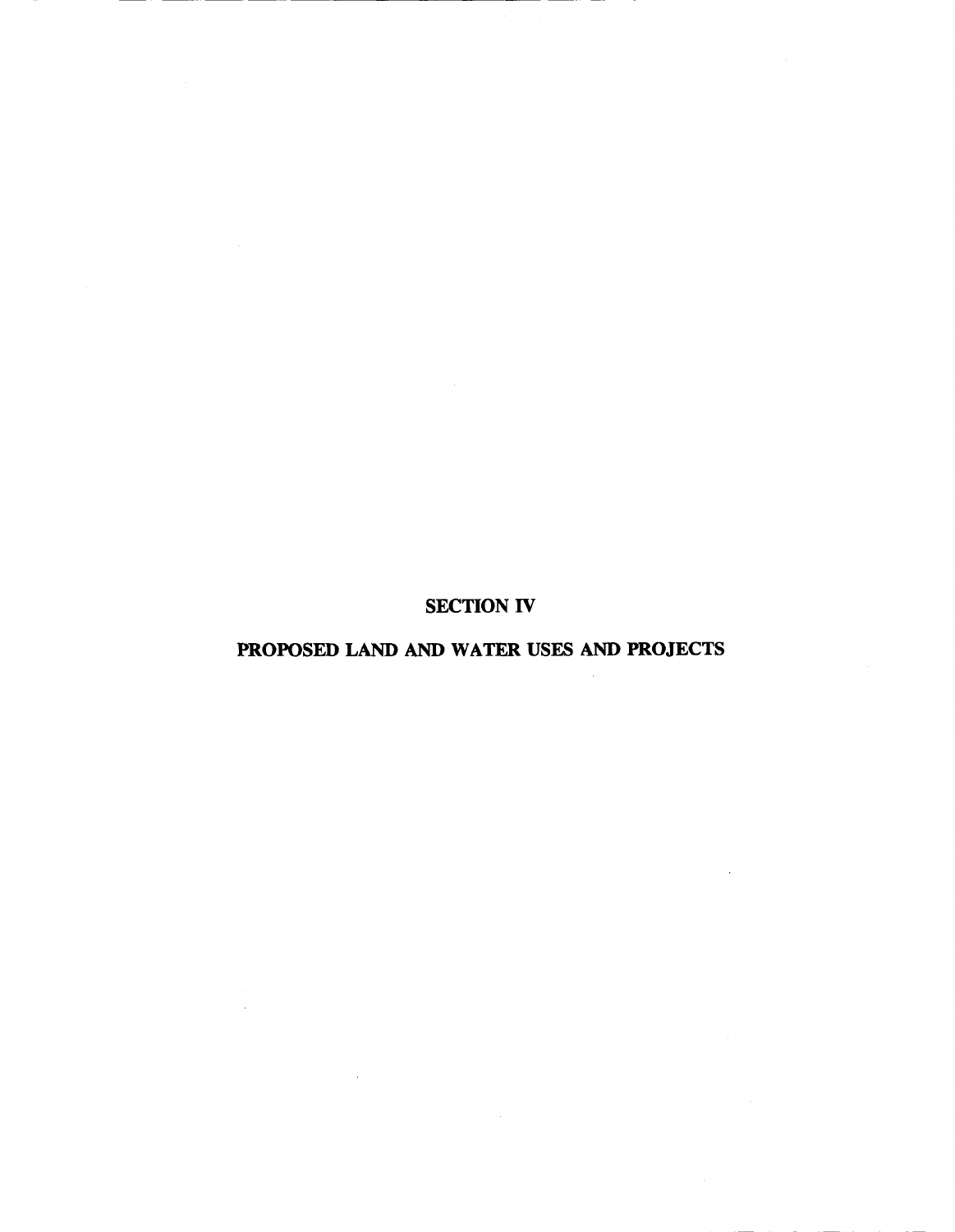## Land and Water Uses

The City of Rye's land use pattern is well established. The purpose of the land use plan is to insure that future development will be compatible with the present land uses and to implement the local program policies.

The four general land use categories that characterize the City's coastal area include: natural open space, park and recreation, waterfront recreation and residential.

## The Greenhaven-Rye Golf Club Area (Zone 1)

Residential use will be maintained in the Greenhaven area, south of Soundview Avenue, a small area north of the Rye City Golf Course, and Hen Island. The Marshlands Conservancy is proposed for natural open space use and is part of the new Conservation District. The other predominate use is the Rye City Golf Course which is proposed for parks and recreational use and is part of the new Waterfront Recreation District. The Marshland Conservancy and Rye City Golf Course are rezoned for conservation and waterfront recreation, respectively

## The Milton Point-Commercial Waterfront Area (Zone 2)

Natural open space encompasses the shoreline areas of Milton Harbor and Long Island Sound. Waterfront recreational use includes membership clubs located at Milton Point which are included in the new Membership Club Zoning District to help maintain existing club properties for recreational use. Waterfront recreational uses also include the waterfront activity at the City Marina, the Rye Fish and Game Club, the Shongut Boat Yard and the Brailsford Company which have been rezoned for Waterfront Business.

These properties, including the membership clubs at Milton Point, were zoned for residential use. The Rye Town Dock and the vista area at Dearborn Avenue were also in the recreational use category. Existing residential land use will be maintained at Parsons Point and south of Dearborn Avenue.

# Blind Brook - Playland Parkway Area (Zone 3)

Natural open space areas include: The east-west corridor along Blind Brook from Oak Beach to Parsons Street including the eastern portion of the Rye Nature Center; along the north and south corridor of Playland Parkway from Forest Avenue to Boston Post Road; and the northern portion of Disbrow Park to the Playland Parkway. These properties, formerly zoned for residential use are part of the new Conservation District.

The southern portion of Disbrow Park, which includes institutional and recreational uses, will remain as such. A small commercial use area will remain in the western comer of Forest Avenue and Playland Parkway intersection. Residential use will be maintained in the remainder of Zone 3.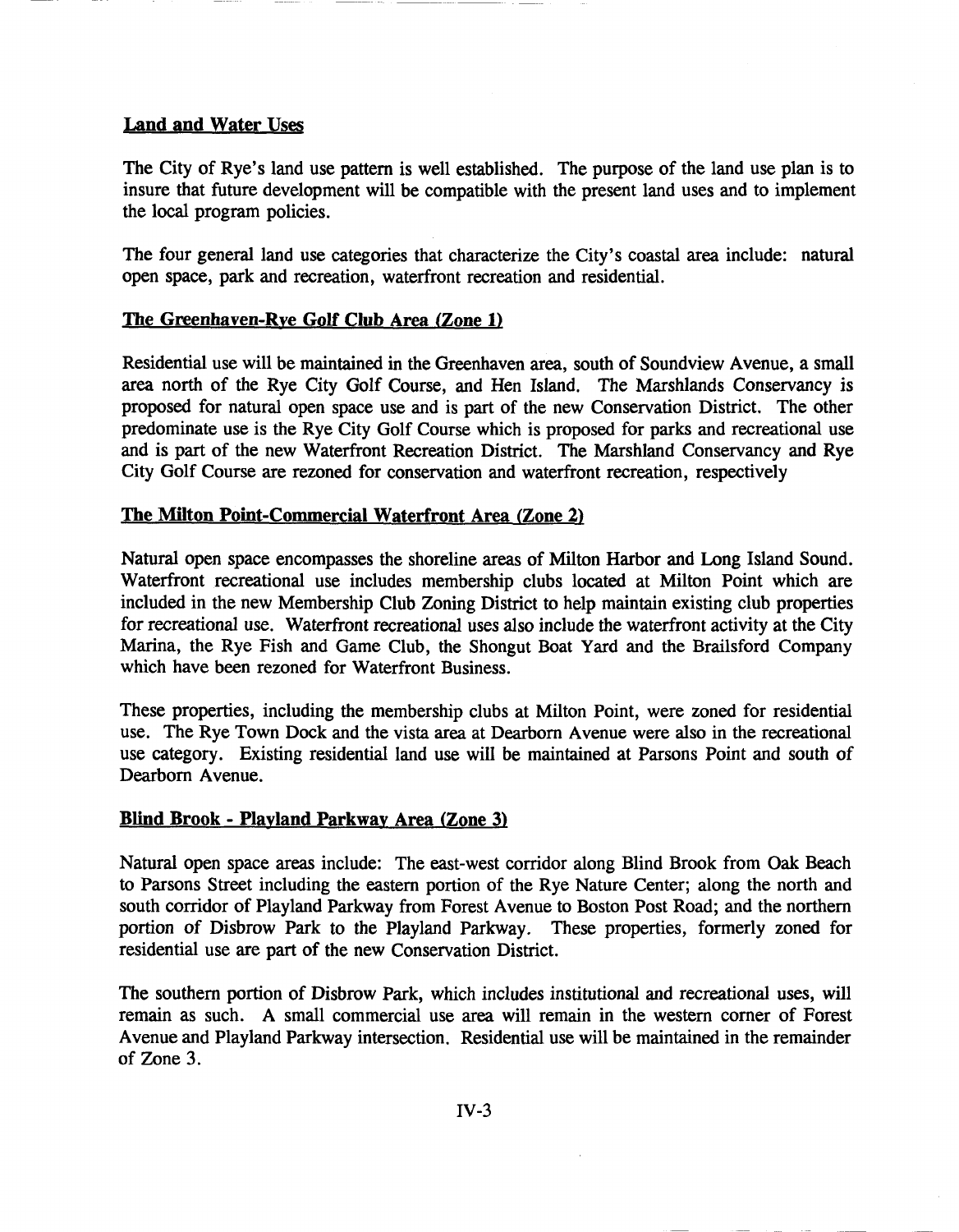#### Playland Park- Manursing Island Area (Zone 4)

Natural open space lands include: The Playland Lake Conservation Area; the west, northwest and south sections of South Manursing Island; and the north shore of the Gut, north of South Manursing Island, east of the Tide Mill Boat Basin, and east of Kirby Mill Pond. These areas formerly zoned for residential use, are part of the new Conservation District.

Park and recreational uses are the Rye Town Park, Playland Park, and the southern section of South Manursing Island. These lands, which were zoned for residential use, are part of the new Waterfront Recreation District. Waterfront recreational use includes the membership clubs located in the northwest comer of South Manursing Island which are part of the new Membership Club Zone. These lands were zoned for residential use. Residential uses will be maintained in the rest of ZOne 4 west of Playland and Manursing Island.

#### **Projects**

Various projects have been identified as part of the City's Waterfront Revitalization Program. The purpose of these projects is to fulfill combinations of several goals of the coastal zone policies. The projects are grouped as follows:

- A. Water Recreation Expansion and Maintenance
	- 1) Parking facilities at City Marina
	- 2) Playland Boat Launch
	- 3) Playland Beach Breakwater

#### B. Public Access

- 1) Blind Brook Walkway
- 2) Playland Pier
- 3) Waterfront Access Points

These projects represent the selected alternatives resulting from public input and discussions with local concerned groups. These projects are consistent with the goals of the Waterfront Revitalization Task Force which are to maintain the existing level and where possible, increase both active and passive waterfront recreation public access to the shorefront. The City recognizes that implementation of the following projects will promote the goals of the LWRP, however, it is also recognized that a thorough environmental analysis and, if necessary, feasibility study should be prepared for each project to determine potential environmental impacts and suitability.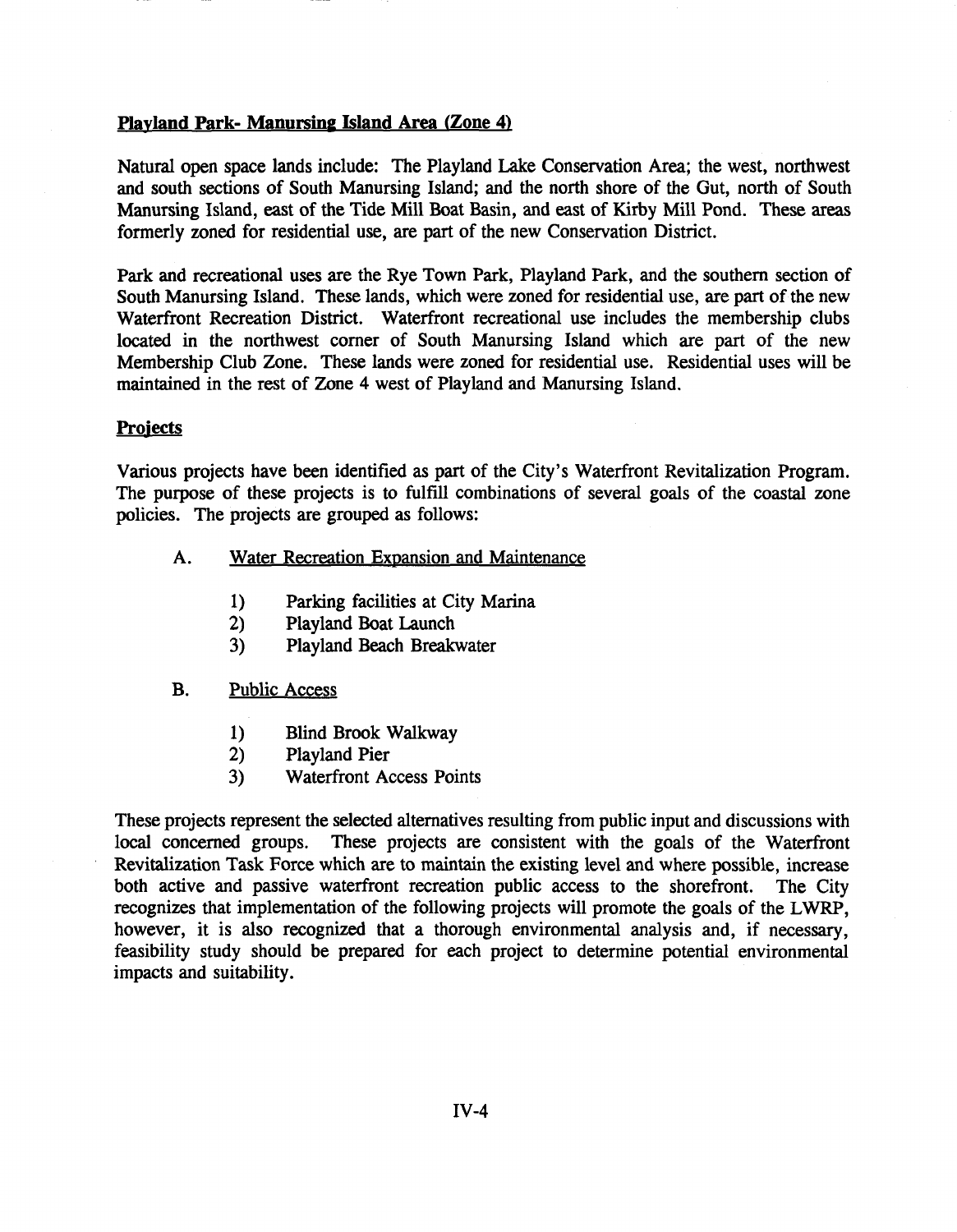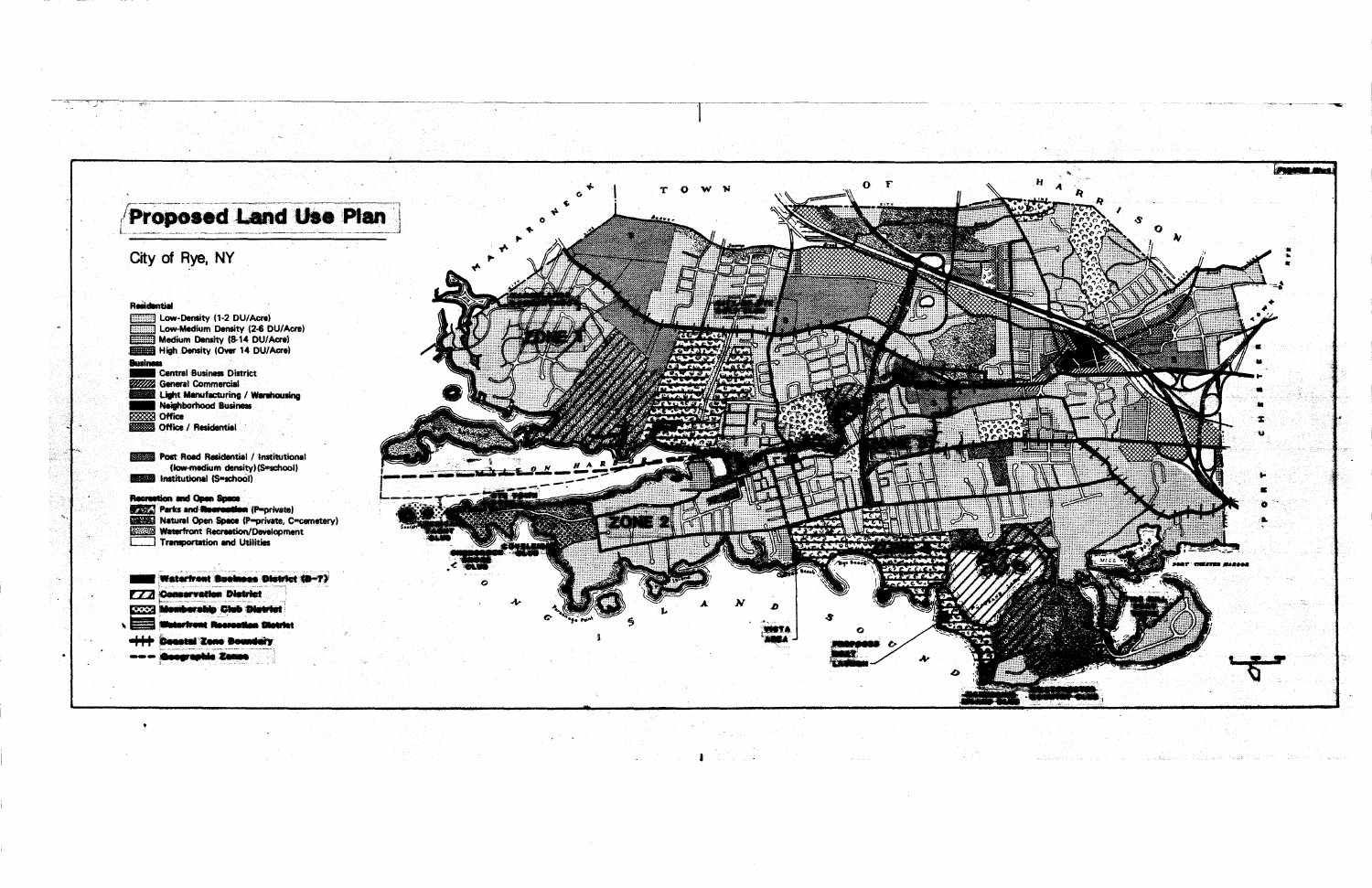## Water Recreation Expansion and Maintenance

The City of Rye has a demand for increased water recreation facilities. Zoning revisions have been made which are designed to maintain the existing level of active waterfront recreation and, in addition, increase public recreation facilities in selected areas. Projects under this category are defined as follows:

### Increased Parking Facilities at City Marina

Parking needs in the vicinity of the City of Marina must be studied. Existing parking behind the commercial properties along Milton Road across the marina may be feasible. The Boat Basin Commission will identify potential parking areas which may be appropriately developed.

#### Playland Park Launch Facility

Improvements and new facilities at Playland Park represent an option to meet the growing demand for water related recreational needs. The recommended option is to encourage the County to develop a small craft launching facility in the vicinity of the Gasparina concession at the mouth of Playland Lake. The intent of this project is to provide public boating facilities on Long Island Sound shore of Rye to reduce pressure on facilities in Milton Harbor (Figure IV-2).

A boat launch facility in the vicinity of the seaward boundary of the Gasparini concession would be possible with minimal environmental impacts and capital improvement costs. A launching facility would serve a similar purpose at the marina by increasing boating facilities on the Long Island Sound Shore to meeting increasing demands.

Costs associated with constructing an improved surface launch facility to handle small boats would be approximately \$75,000. This would include construction of the ramp, creating additional limited improved surface parking space, and marking a navigation channel to deeper waters. These costs would be incurred by the County. Recommendations will be made to the County to undertake this development.

#### Playland Park Breakwaters

Recommendations will be made to the County to maintain the breakwaters around the beach area at the park (Figure IV-I). These breakwaters are important in preventing beach erosion and maintaining the beaches as an attractive swimming area. Without the breakwaters, beach erosion would eliminate the recreational value of this area.

#### Public Access

Maintenance of existing and provision of additional public access to the shorefront is one of the main goals of the Local Waterfront Revitalization Task Force. Projects have been recommended which, if implemented, will maintain and provide the desired level of public access in an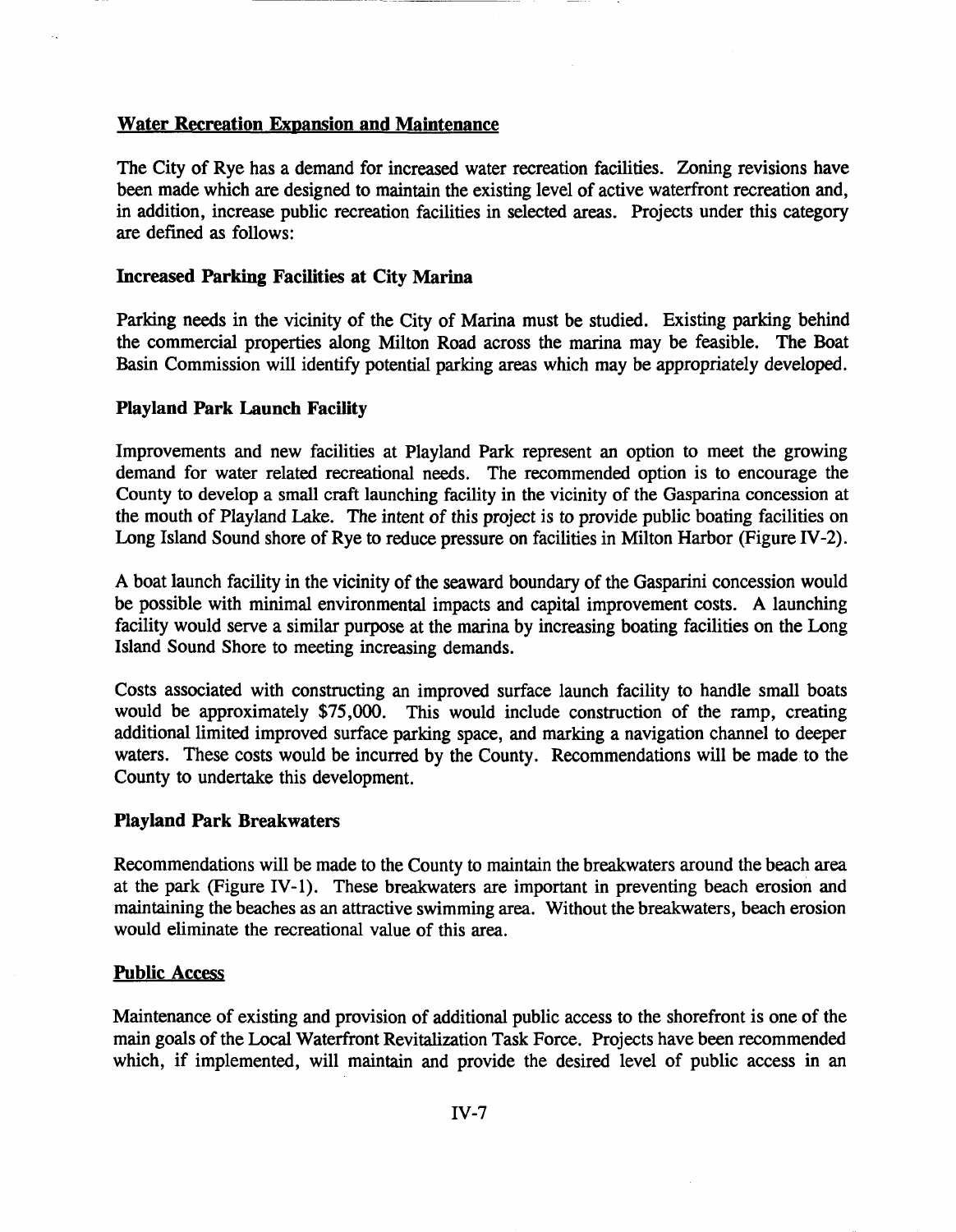environmentally sensitive manner, and in a way which also respects private property ownership. Projects under this category are as follows:

#### Blind Brook Walkway

This project involves refurbishing and extending a walkway along Blind Brook from the Rye Nature Center through Disbrow Park to Oakland Beach Avenue. This walkway exists as an unimproved pathway from Milton Road near Playland Parkway to Disbrow Park. The intent of this project is to provide improved access to the waterfront for passive recreation (Figure IV-I, IV-3). A walkway along Blind Brook will provide access to the stream for passive recreation activities such as bird watching, walking, photographing, and enjoyment of the waterfront.

Walkway development will require obtaining an easement along the Rye Psychiatric Center as well as through the Country owned property along Playland Parkway. Costs for a limited improved surface pathway, park benches, trash receptacles and landscaping would be approximately \$50,000. Maintenance of the walkway would be necessary and should be undertaken by the Recreation Department.

#### Playland Pier

Recommendations will be made to the County to rehabilitate the pier at Playland Park so it can be safely used as a fishing pier and vista area. Because the County would rehabilitate the pier, there would be no costs to the City. The pier and pilings already exist, therefore there would be no environmental impacts from the improvements.

#### Waterfront Access Points

The purpose of this project is to provide additional public access areas to the waterfront for passive water enhanced recreation. One particular recommendation is for a vista area at the end of Dearborn Avenue (Figures IV-I and IV-4). This project would require limited improvements on existing city owned property for some park benches and trash receptacles. No parking facilities are intended to be provided. These improvements should be undertaken and maintained by the Parks Department. Capital costs of approximately \$30,000 for Dearborn Avenue would be necessary for improvements.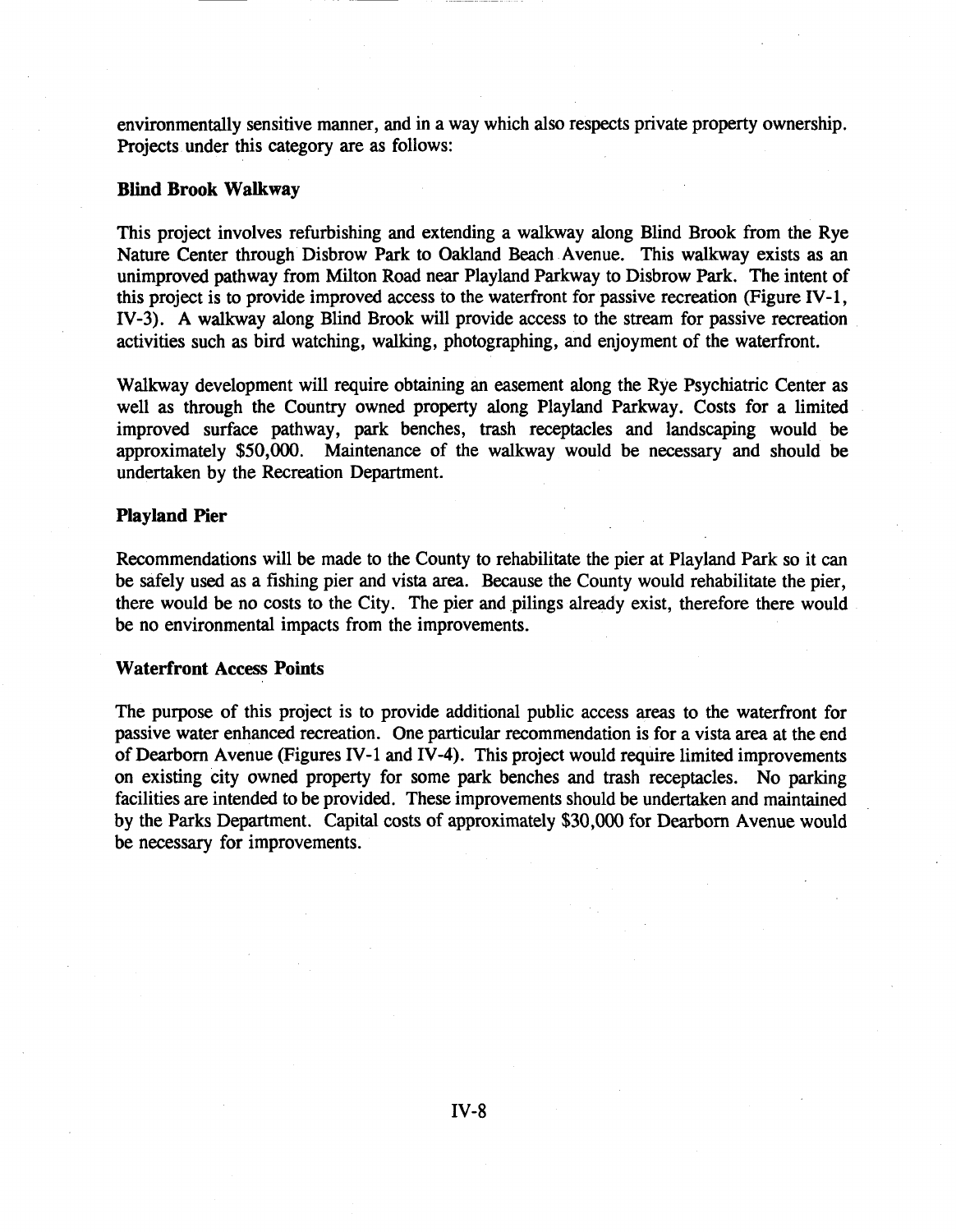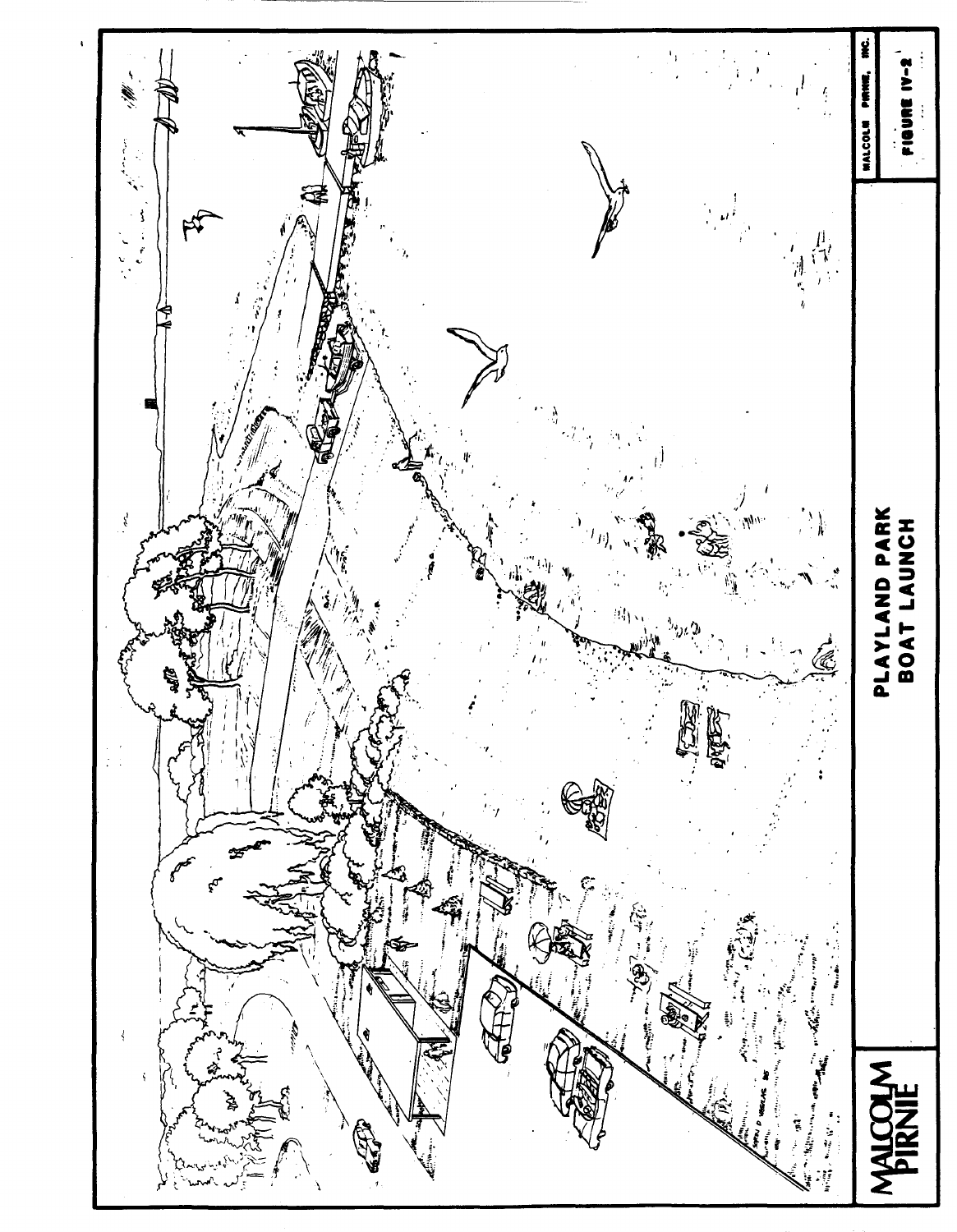